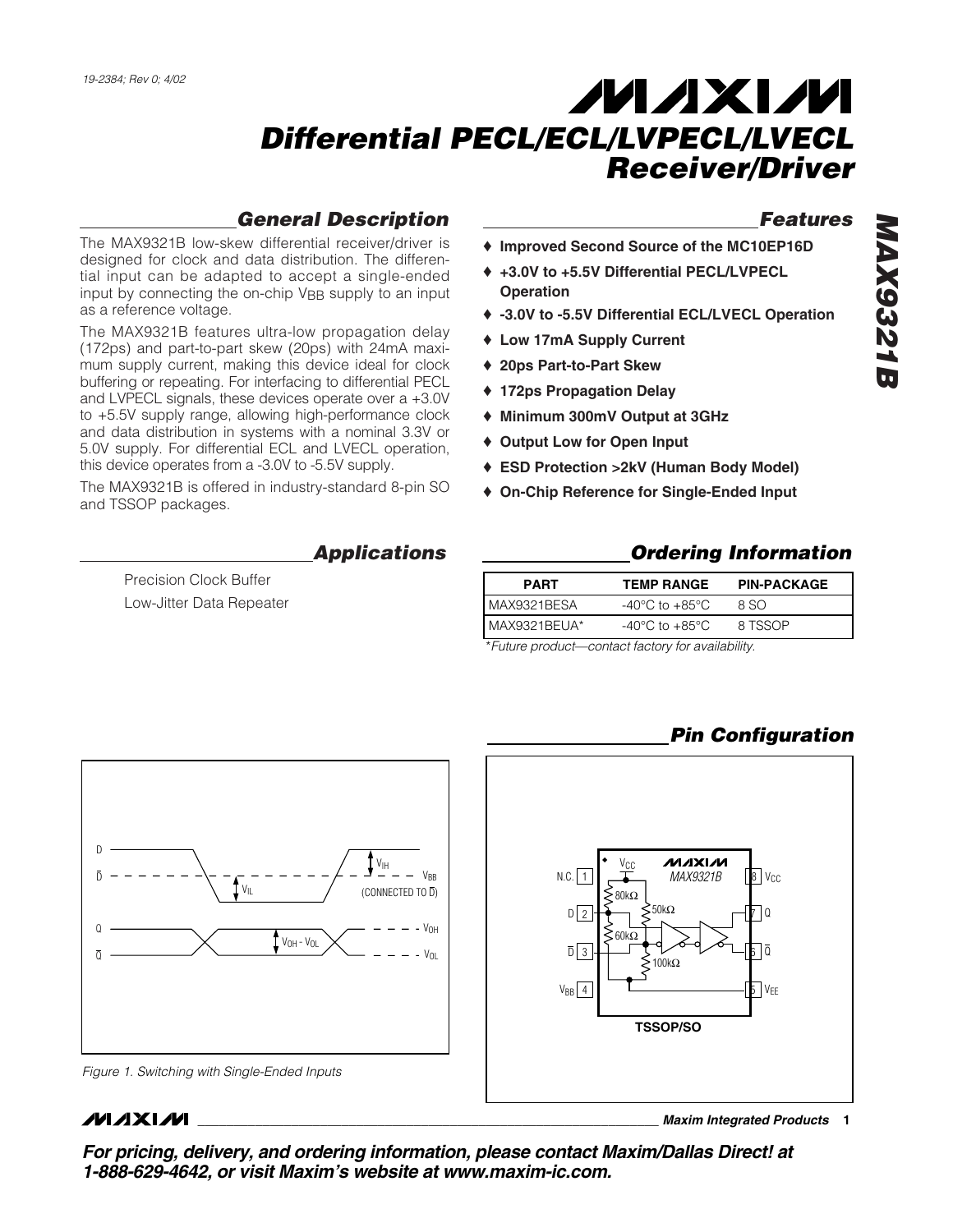### **ABSOLUTE MAXIMUM RATINGS**

| D or D with the Other Input Floating  V <sub>CC</sub> - 5.0V to V <sub>CC</sub> + 0.3V |
|----------------------------------------------------------------------------------------|
|                                                                                        |
|                                                                                        |
|                                                                                        |
|                                                                                        |
| Continuous Power Dissipation $(T_A + 70^{\circ}C)$                                     |
| 8-Pin TSSOP (derate 4.5mW/°C above +70°C) 362mW                                        |
| 8-Pin SO (derate 5.9mW/°C above +70°C)471mW                                            |
| Junction-to-Ambient Thermal Resistance in Still Air                                    |
|                                                                                        |
|                                                                                        |

| Junction-to-Ambient Thermal Resistance with |  |
|---------------------------------------------|--|
| 500 LFPM Airflow                            |  |
|                                             |  |
|                                             |  |
| Junction-to-Case Thermal Resistance         |  |
|                                             |  |
|                                             |  |
| Operating Temperature Range 40°C to +85°C   |  |
|                                             |  |
| Storage Temperature Range -65°C to +150°C   |  |
| <b>ESD Protection</b>                       |  |
|                                             |  |
|                                             |  |
|                                             |  |

*Stresses beyond those listed under "Absolute Maximum Ratings" may cause permanent damage to the device. These are stress ratings only, and functional operation of the device at these or any other conditions beyond those indicated in the operational sections of the specifications is not implied. Exposure to absolute maximum rating conditions for extended periods may affect device reliability.*

## **DC ELECTRICAL CHARACTERISTICS**

(V<sub>CC</sub> - V<sub>EE</sub> = 3.0V to 5.5V, outputs loaded with 50 $\Omega$  ±1% to V<sub>CC</sub> - 2.0V. Typical values are at V<sub>CC</sub> - V<sub>EE</sub> = 5.0V, V<sub>IHD</sub> = V<sub>CC</sub> - 1V, V<sub>ILD</sub>  $=$  V<sub>CC</sub> - 1.5V, unless otherwise noted.) (Notes 1, 2, 3)

| <b>PARAMETER</b>                         | <b>SYMBOL</b>          | <b>CONDITIONS</b>                                                                                                   | $-40^\circ C$         |            |                       |                     | $+25^{\circ}$ C          |                     | $+85^\circ C$         |            |        |
|------------------------------------------|------------------------|---------------------------------------------------------------------------------------------------------------------|-----------------------|------------|-----------------------|---------------------|--------------------------|---------------------|-----------------------|------------|--------|
|                                          |                        |                                                                                                                     | <b>MIN</b>            | <b>TYP</b> | <b>MAX</b>            | <b>MIN</b>          | <b>TYP</b><br><b>MAX</b> | <b>MIN</b>          | <b>TYP</b>            | <b>MAX</b> | UNITS  |
| DIFFERENTIAL INPUT $(D, \overline{D})$   |                        |                                                                                                                     |                       |            |                       |                     |                          |                     |                       |            |        |
| Single-Ended<br>Input High<br>Voltage    | V <sub>IH</sub>        | V <sub>RR</sub> connected to $\overline{D}$<br>(V <sub>IL</sub> for V <sub>BB</sub><br>connected to D),<br>Figure 1 | $V_{CC}$ -<br>1.21    |            | <b>V<sub>CC</sub></b> | $V_{CC}$ -<br>1.145 | <b>V<sub>CC</sub></b>    | $V_{CC}$ -<br>1.085 | V <sub>CC</sub>       |            | $\vee$ |
| Single-Ended<br>Input Low<br>Voltage     | $V_{\parallel L}$      | V <sub>RR</sub> connected to $\overline{D}$<br>$(VIH$ for $VBB$<br>connected to D),<br>Figure 1 (Note 4)            | <b>VEE</b>            |            | $V_{CC}$ -<br>1.61    | VFF                 | $V_{CC}$ -<br>1.545      | <b>VEE</b>          | $V_{CC}$ -<br>1.485   |            | $\vee$ |
| High Voltage of<br>Differential<br>Input | <b>V<sub>IHD</sub></b> |                                                                                                                     | $VEE +$<br>1.2        |            | V <sub>CC</sub>       | $VEE +$<br>1.2      | <b>V<sub>CC</sub></b>    | $VEE +$<br>1.2      | <b>V<sub>CC</sub></b> |            | $\vee$ |
| Low Voltage of<br>Differential<br>Input  | VILD                   |                                                                                                                     | <b>V<sub>FF</sub></b> |            | $V_{CC}$ -<br>0.1     | VFF                 | $V_{CC}$ -<br>0.1        | <b>VEE</b>          | $V_{CC}$ -            | 0.1        | $\vee$ |
| Differential<br>Input Voltage            | $VHD -$<br>VILD        |                                                                                                                     | 0.1                   |            | 3.0                   | 0.1                 | 3.0                      | 0.1                 | 3.0                   |            | $\vee$ |
| Input High<br>Current                    | Īін                    |                                                                                                                     |                       |            | 150                   |                     | 150                      |                     | 150                   |            | μA     |
| D Input Low                              | <b>IILD</b>            | $V_{CC}$ - $V_{EE} \leq 3.8V$                                                                                       | $-100$                |            | $+100$                | $-100$              | $+100$                   | $-100$              | $+100$                |            | μA     |
| Current                                  |                        | $V_{CC}$ - $V_{FE} \geq 3.8V$                                                                                       | $-140$                |            | $+140$                | $-140$              | $+140$                   | $-140$              | $+140$                |            |        |
| D Input Low                              | <b>ITD</b>             | $V_{CC}$ - $V_{EE} \leq 3.8V$                                                                                       | $-150$                |            | $+150$                | $-150$              | $+150$                   | $-150$              | $+150$                |            | μA     |
| Current                                  |                        | $V_{CC}$ - $V_{EE} \geq 3.8V$                                                                                       | $-175$                |            | $+175$                | $-175$              | $+175$                   | $-175$              | $+175$                |            |        |

**MAXIM**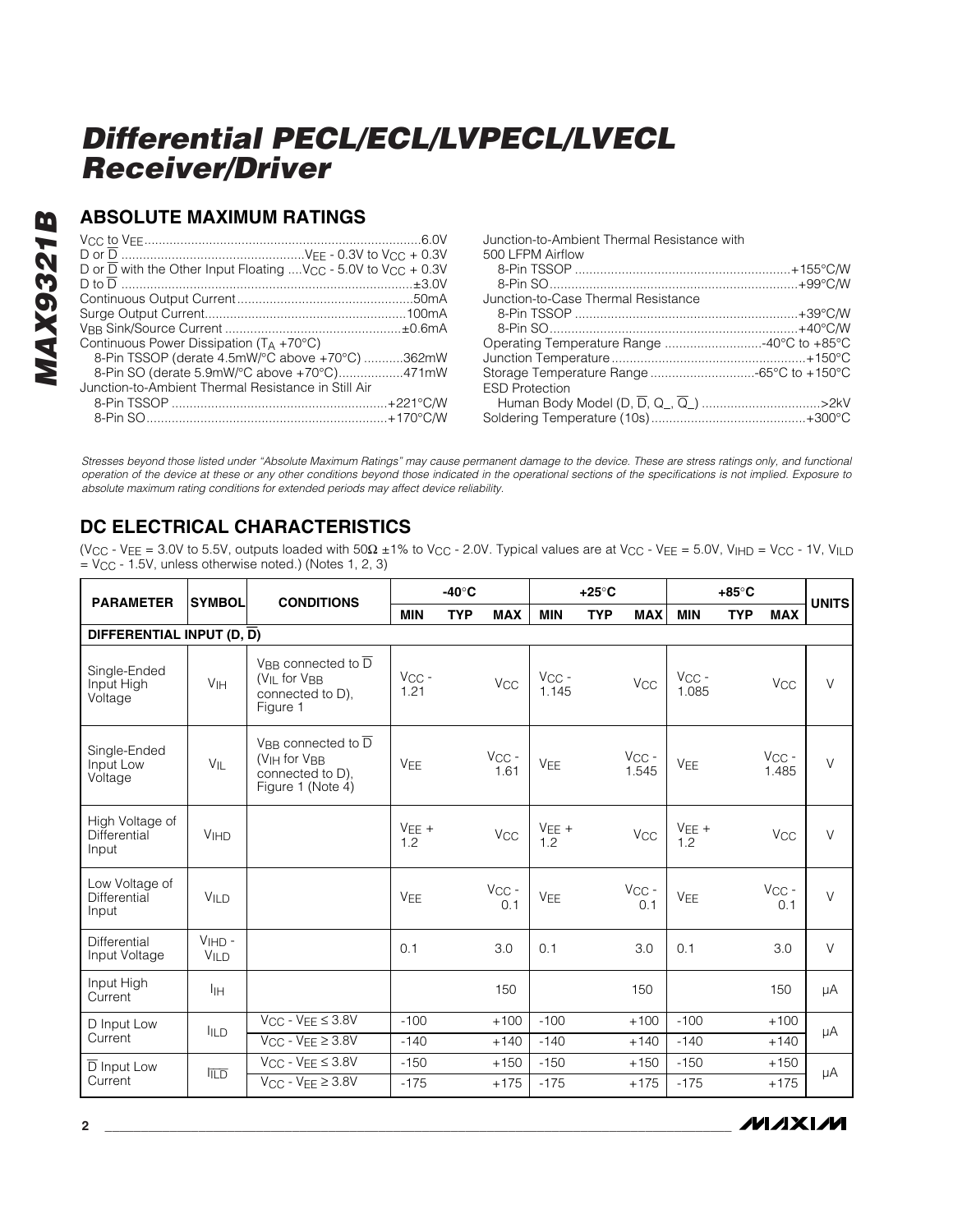## **DC ELECTRICAL CHARACTERISTICS (continued)**

(Vcc - VEE = 3.0V to 5.5V, outputs loaded with  $50\Omega \pm 1\%$  to Vcc - 2.0V. Typical values are at Vcc - VEE = 5.0V, VIHD = Vcc - 1V, VILD  $=$  V<sub>CC</sub> - 1.5V, unless otherwise noted.) (Notes 1, 2, 3)

| <b>PARAMETER</b>                       | <b>SYMBOL</b>         | <b>CONDITIONS</b>             | -40°C               |            |                     |                     | +25°C      |                     |                     |            |                     |              |
|----------------------------------------|-----------------------|-------------------------------|---------------------|------------|---------------------|---------------------|------------|---------------------|---------------------|------------|---------------------|--------------|
|                                        |                       |                               | <b>MIN</b>          | <b>TYP</b> | <b>MAX</b>          | <b>MIN</b>          | <b>TYP</b> | <b>MAX</b>          | <b>MIN</b>          | <b>TYP</b> | <b>MAX</b>          | <b>UNITS</b> |
| DIFFERENTIAL OUTPUT (Q, Q)             |                       |                               |                     |            |                     |                     |            |                     |                     |            |                     |              |
| Single-Ended<br>Output High<br>Voltage | VOH                   | Figure 1                      | $V_{CC}$ -<br>1.135 |            | $V_{CC}$ -<br>0.885 | $V_{CC}$ -<br>1.07  |            | $V_{CC}$ -<br>0.82  | $V_{CC}$ -<br>1.01  |            | $V_{CC}$ -<br>0.76  | $\vee$       |
| Single-Ended<br>Output Low<br>Voltage  | VOL                   | Figure 1                      | $V_{CC}$ -<br>1.935 |            | $V_{CC}$ -<br>1.68  | $V_{CC}$ -<br>1.87  |            | $V_{CC}$ -<br>1.62  | $V_{CC}$ -<br>1.81  |            | $V_{CC}$ -<br>1.56  | $\vee$       |
| Differential<br>Output Voltage         | $VOH -$<br><b>VOL</b> | Figure 1                      | 550                 | 820        |                     | 550                 | 820        |                     | 550                 | 820        |                     | mV           |
| <b>REFERENCE (VBB)</b>                 |                       |                               |                     |            |                     |                     |            |                     |                     |            |                     |              |
| Reference<br>Voltage Output            | <b>V<sub>BB</sub></b> | $IBB = \pm 0.5mA$<br>(Note 5) | $V_{CC}$ -<br>1.51  |            | $V_{CC}$ -<br>1.31  | $V_{CC}$ -<br>1.445 |            | $V_{CC}$ -<br>1.245 | $V_{CC}$ -<br>1.385 |            | $V_{CC}$ -<br>1.185 | $\vee$       |
| <b>POWER SUPPLY</b>                    |                       |                               |                     |            |                     |                     |            |                     |                     |            |                     |              |
| <b>Supply Current</b>                  | <b>IEE</b>            | (Note 6)                      |                     | 16         | 24                  |                     | 17         | 24                  |                     | 18         | 24                  | mA           |

## **AC ELECTRICAL CHARACTERISTICS**

(VCC - VEE = 3.0V to 5.5V, outputs loaded with 50Ω ±1% to VCC - 2V, input frequency ≤ 1.5GHz, input transition time = 125ps (20% to 80%), V<sub>IHD</sub> = V<sub>EE</sub> + 1.2V to V<sub>CC</sub>, V<sub>ILD</sub> = V<sub>EE</sub> to V<sub>CC</sub> - 0.15V, V<sub>IHD</sub> - V<sub>ILD</sub> = 0.15V to 3.0V. Typical values are at V<sub>CC</sub> - V<sub>EE</sub> = 5V, V<sub>IHD</sub> = V<sub>CC</sub> - 1V, V<sub>ILD</sub> = V<sub>CC</sub> - 1.5V, unless otherwise noted.) (Notes 1, 7)

| <b>PARAMETER</b>                          | <b>SYMBOL</b>            | <b>CONDITIONS</b>                             | -40°C                                         |            |            | $+25^\circ$ C |            |            | $+85^\circ$ C |            |            | <b>UNITS</b> |    |
|-------------------------------------------|--------------------------|-----------------------------------------------|-----------------------------------------------|------------|------------|---------------|------------|------------|---------------|------------|------------|--------------|----|
|                                           |                          |                                               | <b>MIN</b>                                    | <b>TYP</b> | <b>MAX</b> | <b>MIN</b>    | <b>TYP</b> | <b>MAX</b> | <b>MIN</b>    | <b>TYP</b> | <b>MAX</b> |              |    |
| Differential<br>Input-to-<br>Output Delay | tpl HD,<br><b>t</b> PHLD | Figure 2                                      | 145                                           | 184        | 235        | 145           | 172        | 245        | 130           | 167        | 230        | ps           |    |
| Part-to-Part<br><b>Skew</b>               | tskPP                    | (Note 8)                                      |                                               | 25         | 90         |               | 20         | 100        |               | 20         | 100        | ps           |    |
| Added<br>Random Jitter                    |                          |                                               | $f_{IN} = 1.5$ GHz, clock<br>pattern (Note 9) |            | 1.7        | 2.8           |            | 1.7        | 2.8           |            | 1.7        | 2.8          | ps |
|                                           | tru                      | $f_{IN} = 3.0$ GHz, clock<br>pattern (Note 9) |                                               | 0.6        | . 5        |               | 0.6        | 1.5        |               | 0.6        | 1.5        | (RMS)        |    |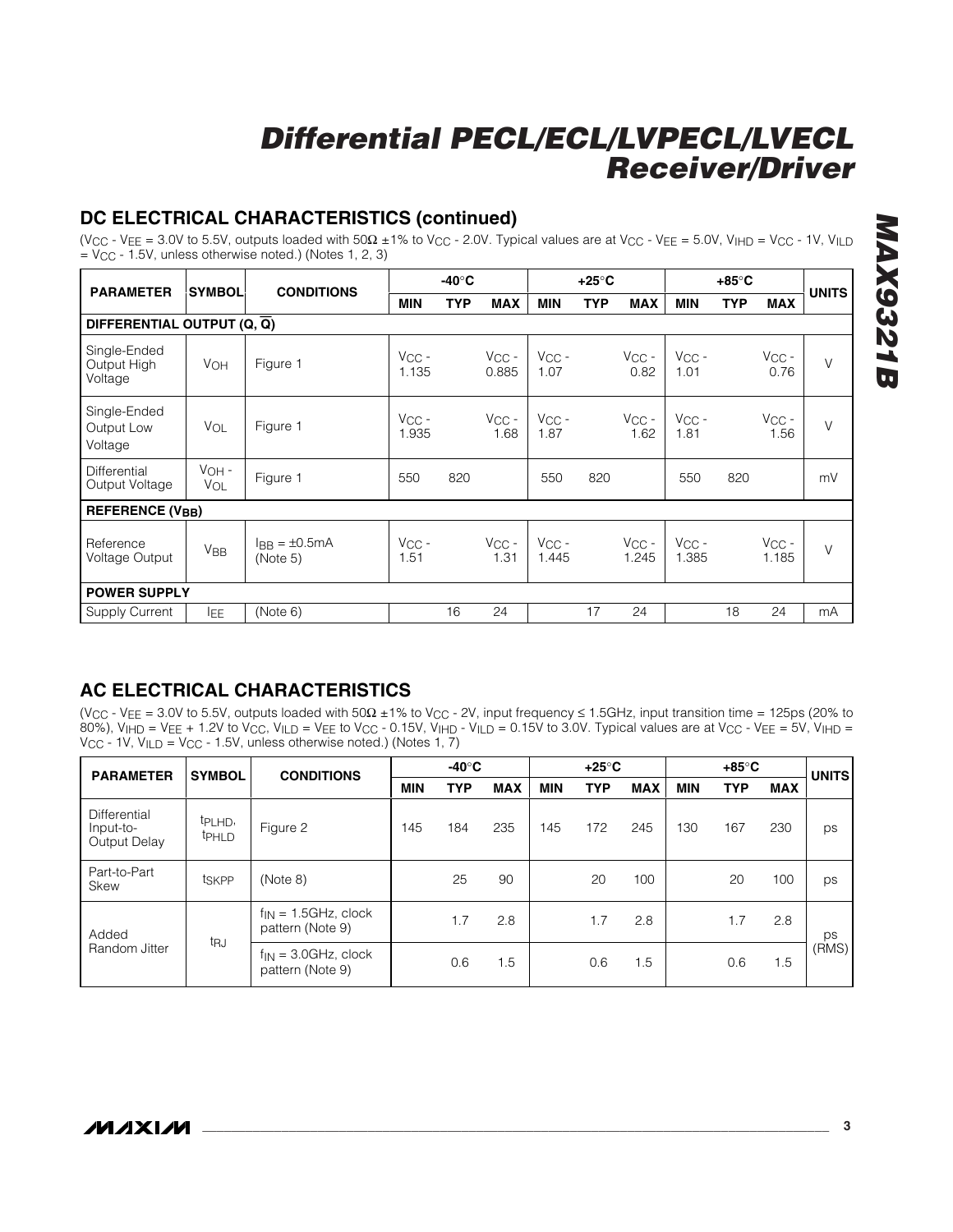## **AC ELECTRICAL CHARACTERISTICS (continued)**

(VCC - VEE = 3.0V to 5.5V, outputs loaded with 50Ω ±1% to VCC - 2V, input frequency ≤ 1.5GHz, input transition time = 125ps (20% to 80%), VIHD = VEE + 1.2V to VCC, VILD = VEE to VCC - 0.15V, VIHD - VILD = 0.15V to 3.0V. Typical values are at VCC - VEE = 5V, VIHD = V<sub>CC</sub> - 1V, V<sub>ILD</sub> = V<sub>CC</sub> - 1.5V, unless otherwise noted.) (Notes 1, 7)

| <b>PARAMETER</b>                          | <b>SYMBOL</b>                    | <b>CONDITIONS</b>                                            | -40°C                                                          |            |            | $+25^\circ$ C |            |            | +85°C      |            |            | <b>UNITS</b> |  |
|-------------------------------------------|----------------------------------|--------------------------------------------------------------|----------------------------------------------------------------|------------|------------|---------------|------------|------------|------------|------------|------------|--------------|--|
|                                           |                                  |                                                              | <b>MIN</b>                                                     | <b>TYP</b> | <b>MAX</b> | <b>MIN</b>    | <b>TYP</b> | <b>MAX</b> | <b>MIN</b> | <b>TYP</b> | <b>MAX</b> |              |  |
| Added<br>Deterministic<br><b>Jitter</b>   | tpj                              | 3.0Gpbs<br>2 <sup>23</sup> - 1 PRBS pattern<br>(Note 9)      |                                                                | 57         | 80         |               | 57         | 80         |            | 57         | 80         | ps<br>(P-P)  |  |
| Switching<br>Frequency                    | f <sub>MAX</sub>                 | $V_{OH} - V_{OL} \geq 300$ mV,<br>clock pattern,<br>Figure 2 | 3.0                                                            |            |            | 3.0           |            |            | 3.0        |            |            | GHz          |  |
|                                           |                                  |                                                              | $V_{OH}$ - $V_{OL} \geq 550$ mV,<br>clock pattern,<br>Figure 2 | 2.0        |            |               | 2.0        |            |            | 2.0        |            |              |  |
| Output Rise/<br>Fall Time<br>(20% to 80%) | $t_{\mathsf{R}}, t_{\mathsf{F}}$ | Figure 2                                                     | 65                                                             | 112        | 135        | 65            | 118        | 135        | 65         | 121        | 135        | ps           |  |

**Note 1:** Measurements are made with the device in thermal equilibrium.

**Note 2:** Current into a pin is defined as positive. Current out of a pin is defined as negative.

**Note 3:** DC parameters production tested at T<sub>A</sub> = +25°C. Guaranteed by design and characterization over the full operating temperature range.

**Note 4:** Maximum differential input voltage limit of ±3V also applies to single-ended use.

**Note 5:** Use V<sub>BB</sub> as a reference for inputs on the same device only.

**Note 6:** All pins open except V<sub>CC</sub> and V<sub>EE</sub>.

**Note 7:** Guaranteed by design and characterization. Limits are set at ±6 sigma.

**Note 8:** Measured between outputs of different parts at the signal crossing points under identical conditions for a same-edge transition. **Note 9:** Device jitter added to the input signal.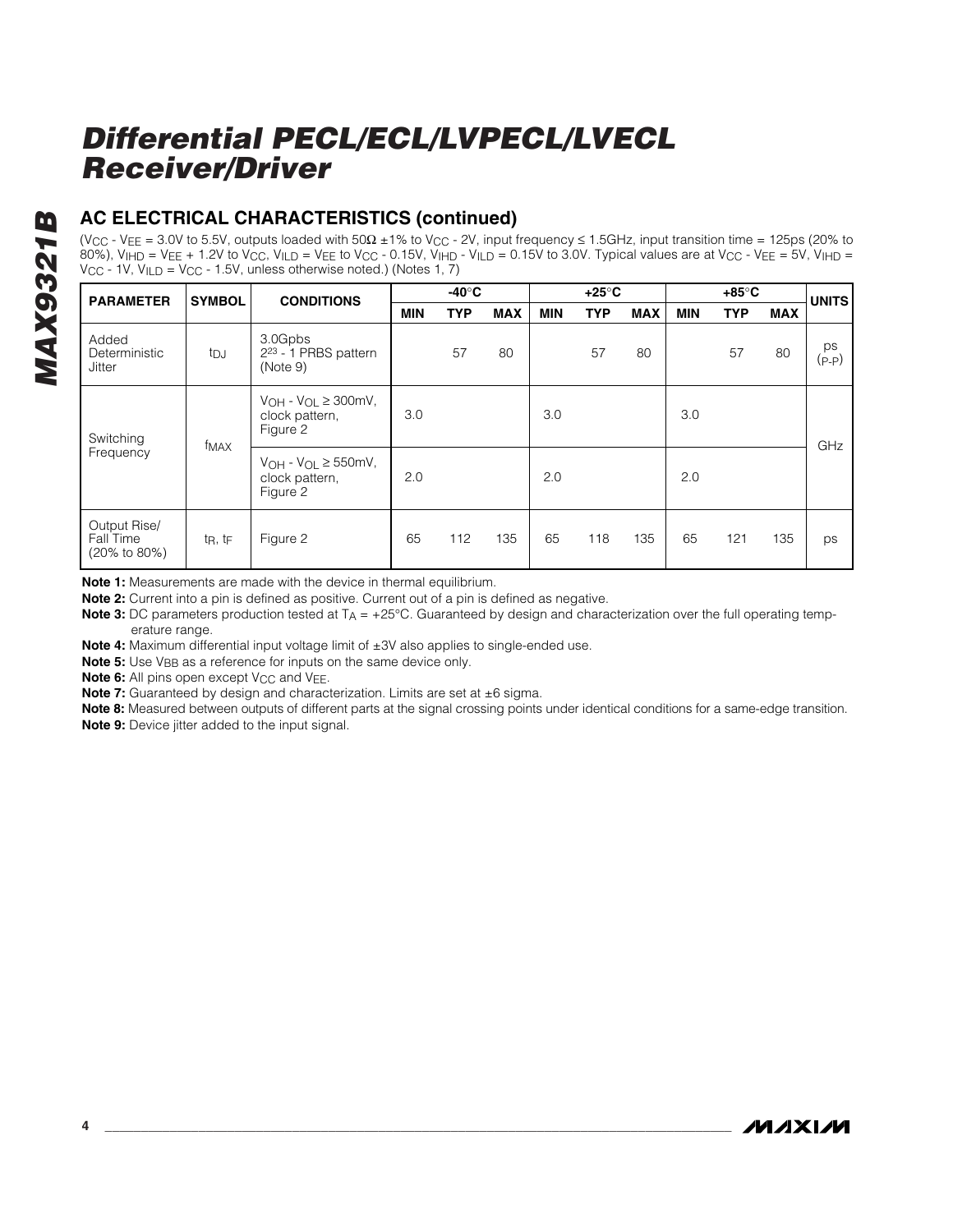### *Typical Operating Characteristics*

MAX9321B toc05

(V<sub>CC</sub> = 5V, V<sub>EE</sub> = 0V, input transition time = 125ps (20% to 80%), V<sub>IHD</sub> = V<sub>CC</sub> - 1V, V<sub>ILD</sub> = V<sub>CC</sub> - 1.5V, f<sub>IN</sub> = 1.5GHz, outputs loaded with  $50Ω$  to V<sub>CC</sub> - 2V, T<sub>A</sub> = +25°C, unless otherwise noted.)





**MAXIM**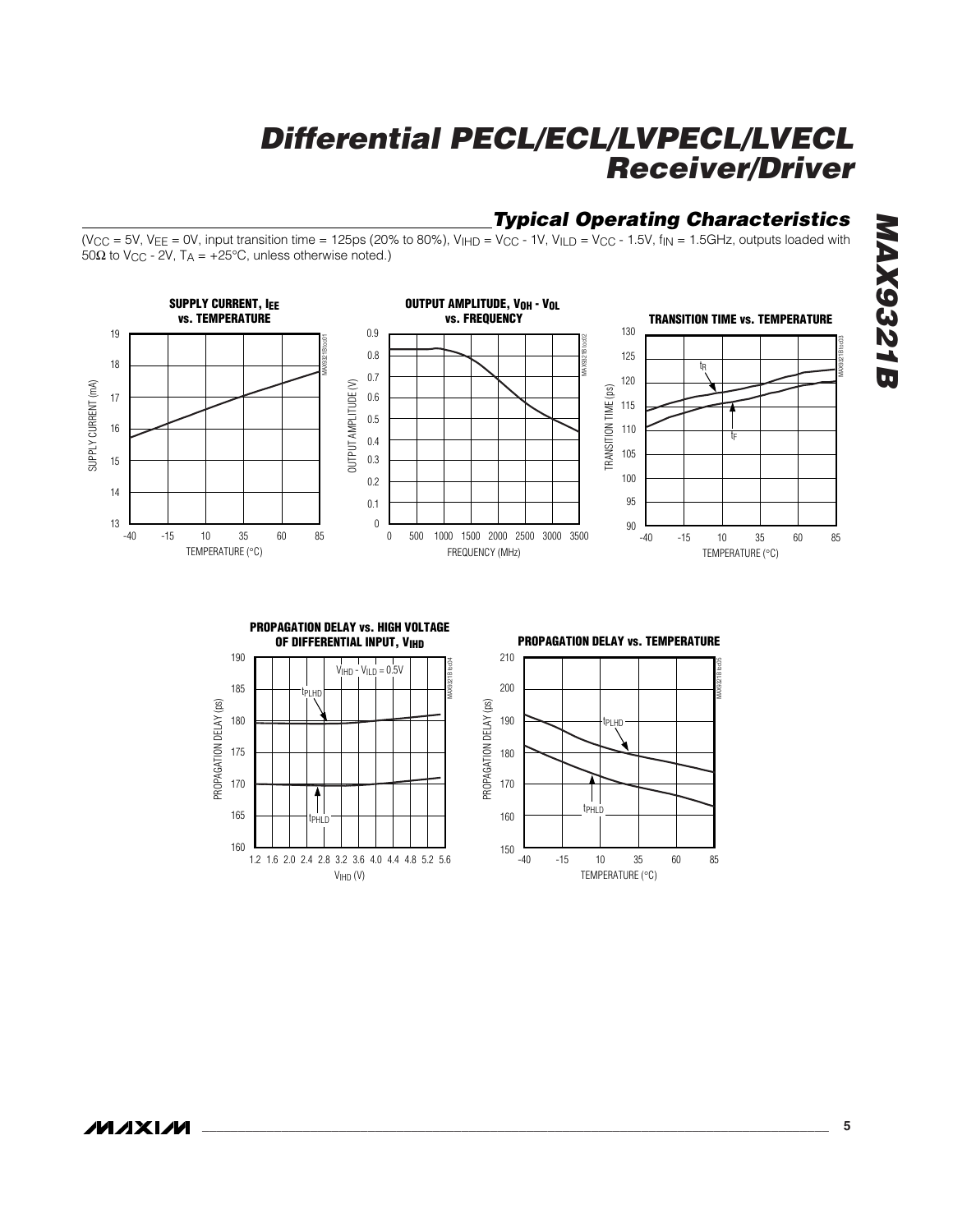*Pin Description*

| <b>PIN</b> | <b>NAME</b>           | <b>FUNCTION</b>                                                                                                                                                                                                                      |
|------------|-----------------------|--------------------------------------------------------------------------------------------------------------------------------------------------------------------------------------------------------------------------------------|
|            | N.C.                  | No Connection                                                                                                                                                                                                                        |
| 2          | D                     | Noninverting Differential Input. 80k $\Omega$ pullup to V <sub>CC</sub> , 60k $\Omega$ pulldown to V <sub>EF</sub> .                                                                                                                 |
| 3          | $\overline{D}$        | Inverting Differential Input. 50k $\Omega$ pullup to V <sub>CC</sub> and 100k $\Omega$ pulldown to V <sub>FF</sub> .                                                                                                                 |
| 4          | <b>V<sub>BB</sub></b> | Reference Output Voltage. Connect to the inverting or noninverting input to provide a reference for single-<br>ended operation. When used, bypass with a $0.01\mu$ F ceramic capacitor to V <sub>CC</sub> ; otherwise leave open.    |
| 5          | <b>VFF</b>            | Negative Supply Voltage                                                                                                                                                                                                              |
| 6          | $\overline{O}$        | Inverting Output. Typically terminate with $50\Omega$ resistor to V <sub>CC</sub> - 2V.                                                                                                                                              |
|            | Q                     | Noninverting Output. Typically terminate with $50\Omega$ resistor to V <sub>CC</sub> - 2V.                                                                                                                                           |
| 8          | V <sub>CC</sub>       | Positive Supply Voltage. Bypass from $V_{\text{CC}}$ to $V_{\text{FE}}$ with 0.1µF and 0.01µF ceramic capacitors. Place the<br>capacitors as close to the device as possible with the smaller value capacitor closest to the device. |

## *Detailed Description*

The MAX9321B low-skew differential receiver/driver is designed for clock and data distribution. For interfacing to differential PECL/LVPECL signals, this device operates over a +3.0V to +5.5V supply range, allowing highperformance clock and data distribution in systems with a nominal 3.3V or 5V supply. For differential ECL/ LVECL operation, this device operates from a -3.0V to -5.5V supply.

#### *Inputs*

The differential input can be configured to accept a single-ended input. This is accomplished by connecting the on-chip reference voltage, VBB, to an input as a reference. For example, the differential input is converted to a noninverting, single-ended input by connecting V<sub>BB</sub> to D and connecting the single-ended input to D. An inverting input is obtained by connecting VBB to D and connecting the single-ended input to  $\overline{D}$ .

When using the VBB reference output, bypass it with a 0.01µF ceramic capacitor to V<sub>CC</sub>. If the V<sub>BB</sub> reference is not used, it can be left open. The VBB reference can source or sink 0.5mA. Use VBB only for an input on the same device as the V<sub>BB</sub> reference.

The maximum magnitude of the differential input from D to D is 3.0V. This limit also applies to the difference between any reference voltage input and a singleended input.

The differential input has bias resistors that drive the output to a differential low when the inputs are open. The inverting input is biased with a  $50k\Omega$  pullup to V<sub>CC</sub> and a 100k $\Omega$  pulldown to VEE. The noninverting input is biased with an 80k $\Omega$  pullup to V<sub>CC</sub> and a 60k $\Omega$  pulldown to VEE.

Specifications for the high and low voltage of the differential input (V<sub>IHD</sub> and  $V_{\text{ILD}}$ ) and the differential input voltage (VIHD - VILD) apply simultaneously (VILD cannot be higher than  $V_{\text{H}}$ D).

#### *Outputs*

Output levels are referenced to V<sub>CC</sub> and are considered PECL/LVPECL or ECL/LVECL, depending on the level of the V<sub>CC</sub> supply. With V<sub>CC</sub> connected to a positive supply and V<sub>EE</sub> connected to GND, the output is PECL/LVPECL. The output is ECL/LVECL when V<sub>CC</sub> is connected to GND and VEE is connected to a negative supply.

A single-ended input of at least V<sub>BB</sub> ± 100mV or a differential input of at least  $\pm 100$ mV switches the outputs to the VOH and VOL levels specified in the *DC Electrical Characteristics* table.

#### *Applications Information*

#### *Supply Bypassing*

Bypass VCC to VEE with high-frequency surface-mount ceramic 0.1µF and 0.01µF capacitors in parallel as close to the device as possible, with the 0.01µF value capacitor closest to the device. Use multiple parallel ground vias for low inductance. When using the VBB reference output, bypass it with a 0.01µF ceramic capacitor to VCC (if the VBB reference is not used, it can be left open).

#### *Traces*

Input and output trace characteristics affect the performance of the MAX9321B. Connect each signal of a differential input or output to a  $50\Omega$  characteristic impedance trace. Minimize the number of vias to prevent impedance discontinuities. Reduce reflections by maintaining the 50Ω characteristic impedance through connectors and



*MAX9321B* **MAX9321B**